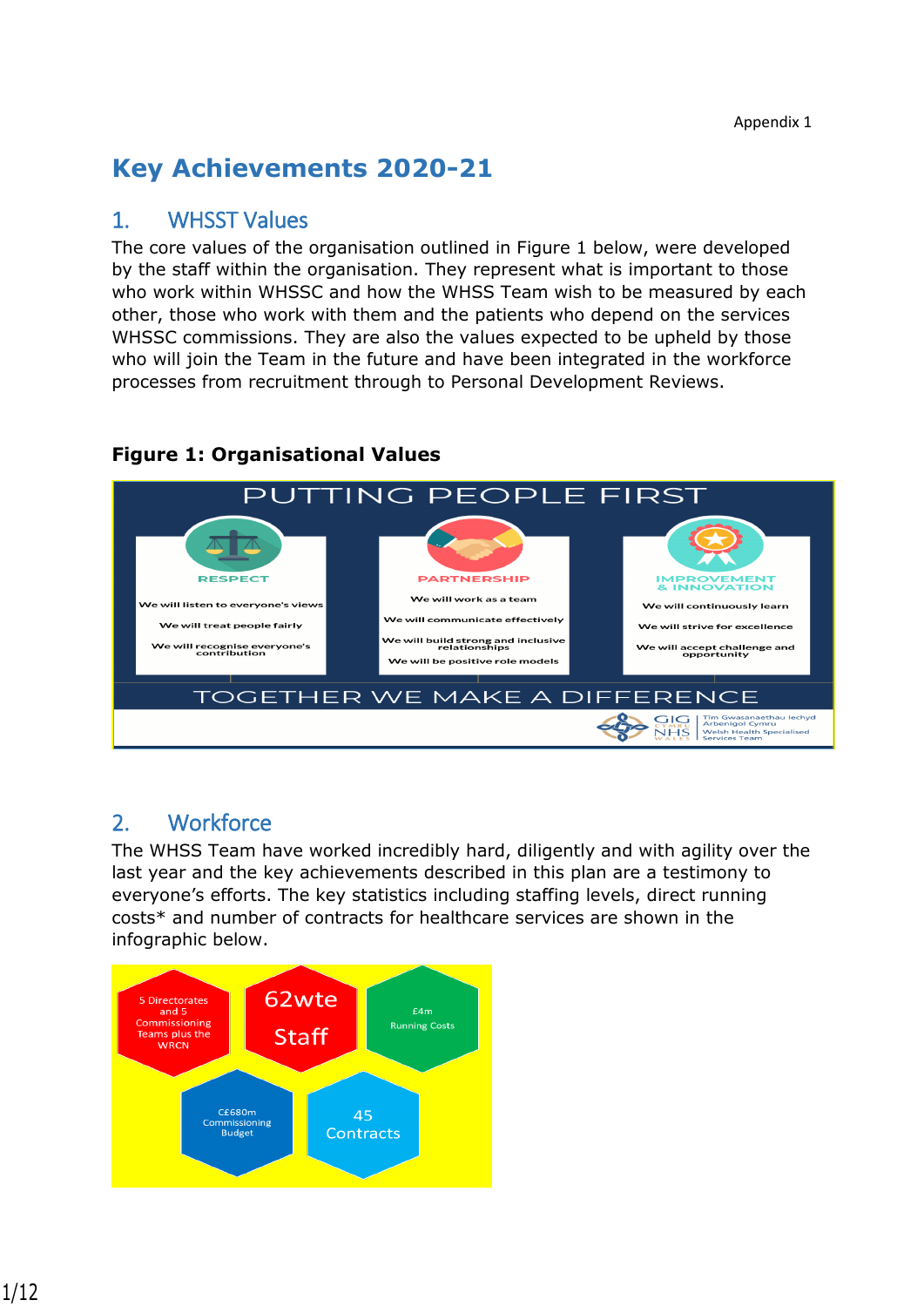\*(Excluding EASC and NCCU)

Last year's integrated commissioning plan included a high level workforce plan with the key aim of maximising workforce capacity. Table 1 below shows the progress in achievement of this plan during 2020-21. Actions to be implemented during 2021-22 can be found in part 2 of this plan.

| Objective                                                           | Action taken, by when                                                                                                                                                                                                                                                                                                                                             | Progress                                                                                                                                                                                                                                               |
|---------------------------------------------------------------------|-------------------------------------------------------------------------------------------------------------------------------------------------------------------------------------------------------------------------------------------------------------------------------------------------------------------------------------------------------------------|--------------------------------------------------------------------------------------------------------------------------------------------------------------------------------------------------------------------------------------------------------|
| Strengthening of                                                    | All Executives posts are filled                                                                                                                                                                                                                                                                                                                                   | All Executives posts are filled                                                                                                                                                                                                                        |
| Executive team                                                      | substantively                                                                                                                                                                                                                                                                                                                                                     | substantively                                                                                                                                                                                                                                          |
| Improving<br>recruitment and<br>retention                           | One Finance Manager post for<br>north Wales is still open                                                                                                                                                                                                                                                                                                         | Progress has been made on<br>strengthening the north<br>Wales office with a dedicated<br>senior manager in post from<br>February 2021. This will<br>provide the platform to<br>further strengthen the<br>finance support to the north<br>Wales office. |
|                                                                     | Two vacancies within the Quality<br>Assurance Team due to external<br>promotion are in the process of<br>being advertised.                                                                                                                                                                                                                                        | The role and function of the<br>Quality Assurance Team has<br>been reviewed during 2020-<br>21 and further restructuring<br>of the team will take place<br>during 2021-22.                                                                             |
| Expanding the<br>workforce to lead<br>on specific<br>projects       | Developing new posts to increase<br>commissioning effectiveness.<br>Recent appointments include a<br>Referral Manager Post and a PET<br>project manager.<br>Future developments includes a<br>Medicines Management Post and<br>Blue teq project manager.<br>Development of a Vulnerable Group<br>work-stream supported by WG<br>funding underway. This includes a | PET project continues<br>Blue teq implementation has<br>commenced<br>Vulnerable Groups planner in<br>post and the majority of<br>posts in Traumatic Stress                                                                                             |
|                                                                     | planning role and a part time<br><b>Associate Medical Director</b>                                                                                                                                                                                                                                                                                                | Wales and now recruited to.<br>Appointment to the AMD post<br>has been deferred because of<br>the pandemic                                                                                                                                             |
| Developing and<br>implementing<br>organisational<br>development and | Regular OD sessions are taking<br>place for the Executive team, in<br>part facilitated by the host<br>organisation.                                                                                                                                                                                                                                               | These have continued during<br>2020-21.                                                                                                                                                                                                                |
| learning<br>programmes<br>across the<br>organisation                | Roll out of an organisation wide OD<br>programme is planned for 2020-21.                                                                                                                                                                                                                                                                                          | Postponed due to Covid-19<br>and staff working remotely.<br>All staff meetings, PDRs and<br>PDPs continue                                                                                                                                              |
|                                                                     | A number of staff are receiving<br>assistance to study toward Masters<br>Degrees and/or relevant<br>professional qualifications.                                                                                                                                                                                                                                  | Additional staff have been<br>supported to undertake<br>further post graduate study<br>during 2020-21                                                                                                                                                  |

**Table 1: WHSST high level workforce plan 2020-21**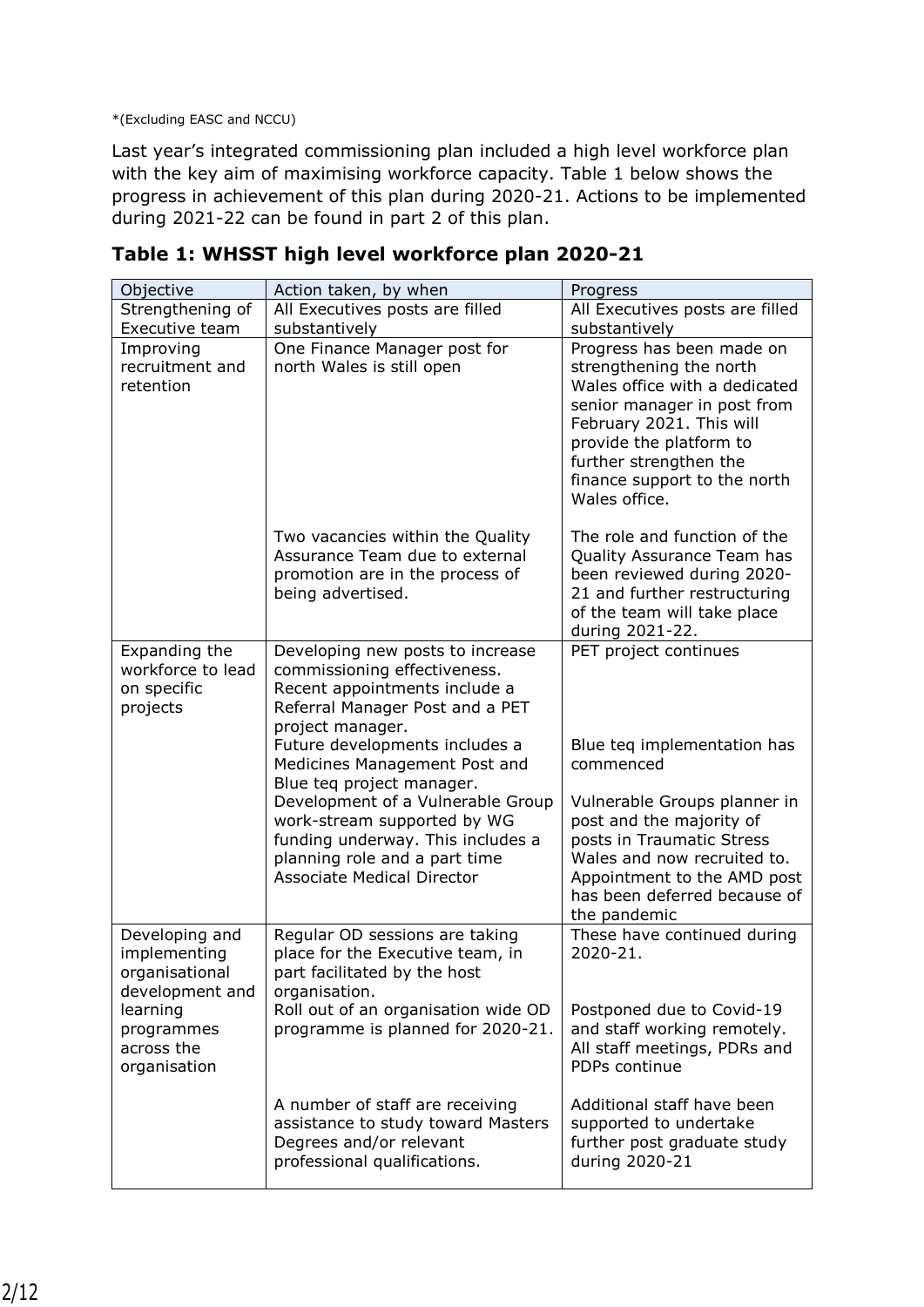|                                                                                                                           | Lunch and learn sessions are being<br>provided by members of the WHSS<br>Team.<br>Participation in the Embrace on-line<br>Health and Wellbeing public sector<br>pilot.                                                                           | Postponed due to Covid-19<br>and staff working remotely<br>Continues |
|---------------------------------------------------------------------------------------------------------------------------|--------------------------------------------------------------------------------------------------------------------------------------------------------------------------------------------------------------------------------------------------|----------------------------------------------------------------------|
| Ensure HR<br>policies are<br>appropriately<br>applied to<br>manage sickness<br>and absence and<br>that this is<br>audited | We are continuing to work to<br>improve compliance for seconded<br>staff and ensure there is high<br>performance on core skills training<br>for all staff following in-year<br>changes to the programme content<br>and recruitment of new staff. | Continued during 2020/21                                             |

# 3. Summary of Deliverables in 2020-21

The WHSSC Integrated Commissioning Plan 2020-23, which was approved by Joint Committee in January 2020, identified investment for a number of areas. The table below summarises the key actions described in the plan and progress made achieving the actions during 2020-21.

| <b>ICP Deliverables</b>                                                                                                                                                                     | <b>Timelines</b>                      | <b>Progress</b>                                                                                                                                                                    |  |  |
|---------------------------------------------------------------------------------------------------------------------------------------------------------------------------------------------|---------------------------------------|------------------------------------------------------------------------------------------------------------------------------------------------------------------------------------|--|--|
| <b>Strategic Priorities</b>                                                                                                                                                                 |                                       |                                                                                                                                                                                    |  |  |
| To commission any newly NICE or<br><b>AWMSG approved ATMPs</b>                                                                                                                              | Within three<br>months of<br>approval | Achieved although during<br>the pandemic the number<br>of approval from NICE<br>were less than<br>anticipated.                                                                     |  |  |
| To develop and implement a service<br>specification for the commissioning of<br>Long Term Ventilation                                                                                       | By March 2020                         | Delayed due to Covid-19<br>pandemic. Business case<br>expected March 2021                                                                                                          |  |  |
| To work with C&VUHB on expanding<br>the inpatient facilities in the Wales<br>Adult Cystic Fibrosis centre                                                                                   | By March 2021                         | Works continues with the<br>facility on track to open in<br>2021.                                                                                                                  |  |  |
| To understand the peer support<br>requirements within the All Wales<br>Gender service and the longer term<br>requirements of establishing a<br>recurrently funded service from 2021-<br>22. | By March 2020                         | Service in place and<br>further proposal received<br>for the 2021 prioritisation<br>process                                                                                        |  |  |
| To work with the south and mid Wales<br>Major Trauma Network in establishing a<br>Major Trauma Network from April 2020                                                                      | Winter 2020                           | Major Trauma Network<br>went live September<br>2020, delayed due to the<br>Covid-19 pandemic.<br>Commissioner assurance<br>process in place with<br>reports to Joint<br>Committee. |  |  |
| To establish the outcomes of the<br>funding invested in Neurosciences<br>services to date and further<br>requirements to allow Neurosciences<br>services in Wales to provide as a           | By July 2020                          | Work continues but<br>delayed due to pandemic                                                                                                                                      |  |  |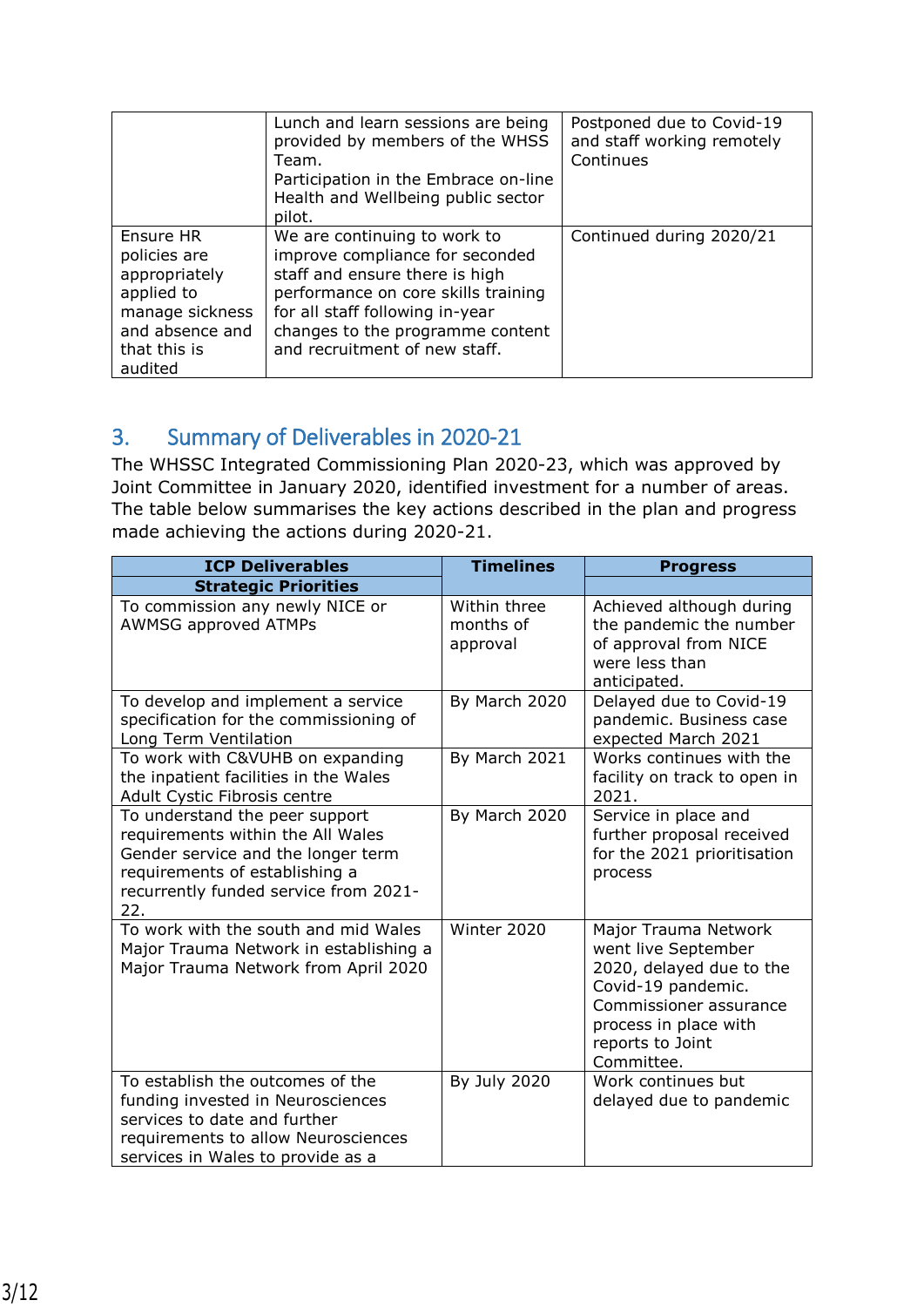| minimum, comparable standards to<br>those provided in NHS England.                                                                                                                                                                                                                                                |                                                                                                                  |                                                                                                                                                                                                                                                                                                                        |
|-------------------------------------------------------------------------------------------------------------------------------------------------------------------------------------------------------------------------------------------------------------------------------------------------------------------|------------------------------------------------------------------------------------------------------------------|------------------------------------------------------------------------------------------------------------------------------------------------------------------------------------------------------------------------------------------------------------------------------------------------------------------------|
| To work with SBUHB in introducing a<br>specialist mother & baby inpatient<br>service for south & mid Wales                                                                                                                                                                                                        | Awaiting<br>outcome of<br>capital<br>discussions<br>between WG<br>and HBs<br>(outside remit<br>of WHSSC)         | Approval given for an<br>interim unit to be opened<br>at Tonna Hospital in April<br>2021. Option appraisal<br>completed for a preferred<br>location for a permanent<br>unit. This will be further<br>discussed with Welsh<br>Government during 2021.                                                                   |
| To understand the implications of any<br>new indications for Proton Beam<br>Therapy introduced in NHS England and<br>agree an NHS Wales policy position                                                                                                                                                           | Awaiting final<br>guidance from<br><b>NHS England</b><br>and then<br>implementation<br>will need to be<br>agreed | Policy still to be finalised                                                                                                                                                                                                                                                                                           |
| To receive information on performance<br>against the single cancer pathway for<br>WHSSC commissioned services and<br>include in performance reports to<br>Management Group and Joint<br>Committee                                                                                                                 | From January<br>2020                                                                                             | Reporting delayed due to<br>Covid-19                                                                                                                                                                                                                                                                                   |
| To develop the Interventional Neuro<br>Radiology (INR) service in C&VUHB to<br>allow for the local delivery of<br>Thrombectomy to patients in south and<br>parts of mid Wales                                                                                                                                     | By March 2020                                                                                                    | INR service in CVUHB now<br>more stable and a project<br>manager is in post to take<br>forward the planning.<br>Expect to implement<br>during 2021.                                                                                                                                                                    |
| <b>Increasing Access</b>                                                                                                                                                                                                                                                                                          |                                                                                                                  |                                                                                                                                                                                                                                                                                                                        |
| The Referral Management Project<br>Manager will work with Welsh providers<br>on repatriating any unnecessary<br>activity from English providers, to<br>identify opportunities for providing<br>follow up activity locally rather than<br>through NHS England providers and<br>strengthen the Gatekeeping process. | Ongoing from<br>August 2019<br>Clinical<br>Gatekeeper<br>Engagement<br>event 9th<br>January 2020                 | Gatekeeping process<br>strengthened. Governance<br>around gatekeeping roles<br>strengthened with the<br>introduction of honorary<br><b>WHSSC contracts</b><br>Repatriation of activity<br>stalled do to the<br>pandemic, reduced<br>activity and capacity and<br>block Further progress to<br>be explored during 2021. |
| To further develop the capability and<br>use of MAIR and the underpinning<br>Power BI platform.                                                                                                                                                                                                                   | Ongoing                                                                                                          | Work has continued and<br>the level activity reporting<br>has been maintained<br>during 2020-21.                                                                                                                                                                                                                       |
| To strengthen Public Health expertise                                                                                                                                                                                                                                                                             | Ongoing<br>discussions with<br>Public Health<br>Wales (PHW).                                                     | Do to the Covid-19<br>pandemic and the capacity<br>of PHW this has not been<br>progressed. It will be<br>explored during 2021.                                                                                                                                                                                         |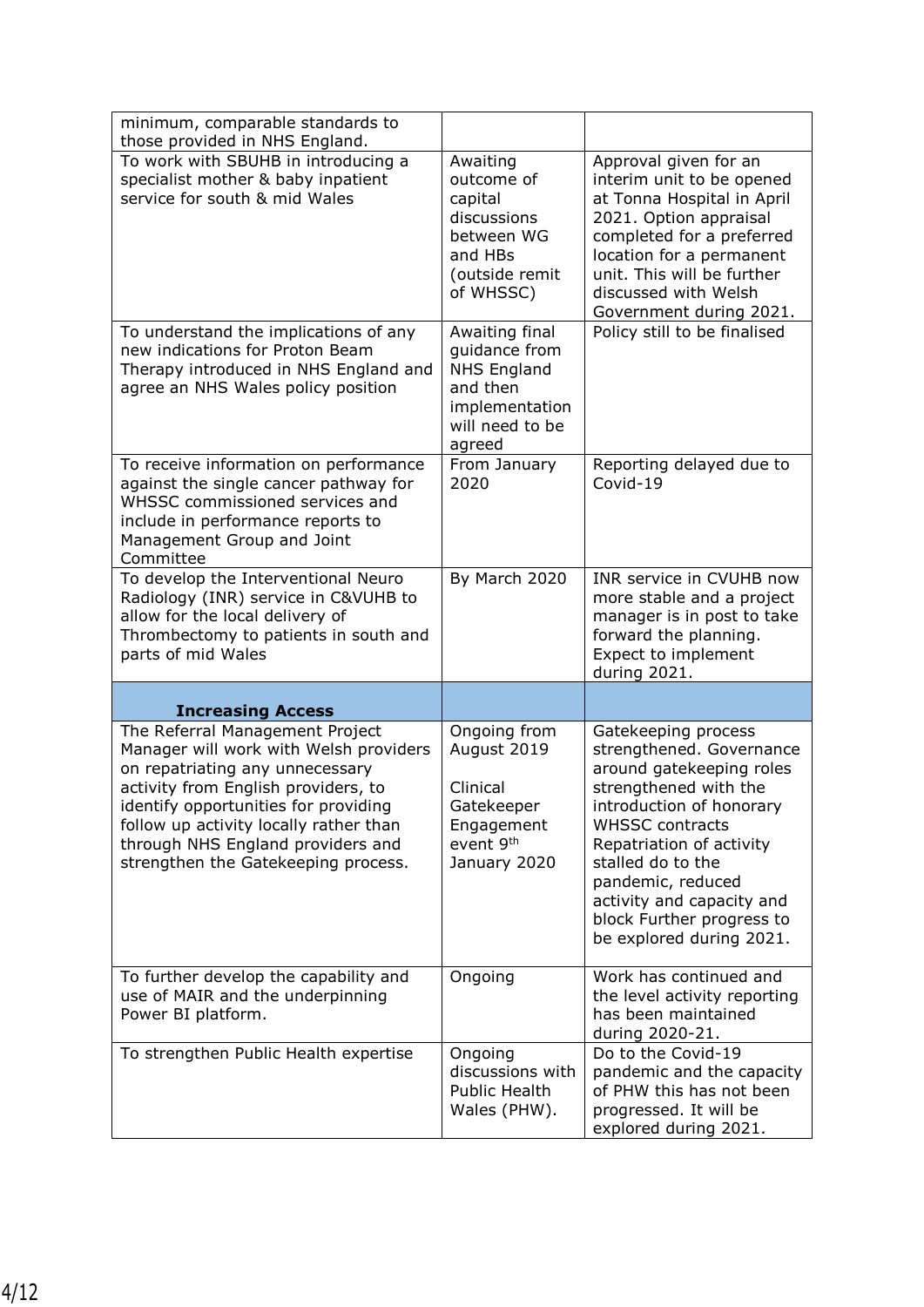| <b>Improving</b><br>the<br><b>Experience</b><br>and Quality of Care                                                                                                                                                                                 |                                                                                                       |                                                                                                                                                                                                                                |
|-----------------------------------------------------------------------------------------------------------------------------------------------------------------------------------------------------------------------------------------------------|-------------------------------------------------------------------------------------------------------|--------------------------------------------------------------------------------------------------------------------------------------------------------------------------------------------------------------------------------|
| To review the Quality Assurance<br>Framework to address new challenges<br>and set out further ambitions for<br>quality in specialised services                                                                                                      | By September<br>2020                                                                                  | The review of the Quality<br>Assurance Framework has<br>led to the development of<br>the Commissioning<br><b>Assurance Framework</b><br>supported by a suite of<br>documents to underpin a<br>shared commitment to<br>quality. |
| To continue to monitor, identify and<br>address variation in access and/or<br>outcomes and patients experience.                                                                                                                                     | Ongoing                                                                                               | The commissioning teams<br>within WHSSC monitor the<br>performance of the<br>commissioned services<br>and report using the<br>performance framework.                                                                           |
| To continue to undertake peer review<br>visits to test the accuracy of the<br>information submitted and benchmark<br>performance against the quality<br>indicators.                                                                                 | Ongoing,<br>outcomes<br>presented at<br>quarterly<br>Quality and<br><b>Patient Safety</b><br>meetings | Due to the Covid<br>pandemic there has been<br>a delay in peer review<br>visits. This aspect will be<br>revisited once able to do<br>SO.                                                                                       |
| To strengthen and further develop our<br>escalation process.                                                                                                                                                                                        | By July 2020                                                                                          | A new escalation process<br>will be launched in April<br>2021 as part of the<br>Commissioner Quality and<br><b>Assurance Framework</b>                                                                                         |
| <b>Increasing the Value of Funding</b>                                                                                                                                                                                                              |                                                                                                       |                                                                                                                                                                                                                                |
| To strengthen the CIAG/Management<br>Group process WHSSC is holding a<br>meeting with participants from this<br>year's workshop in early 2020 to<br>discuss improvements that could be<br>made including the provision of needs<br>assessment data. | Meeting<br>planned March<br>2020                                                                      | Postponed due to Covid-<br>19 although CIAG did<br>continue to develop the<br>2021-22 plan                                                                                                                                     |
| Commence undertaking an audit of<br>commissioning policies to ensure<br>outcomes measurement requirements<br>are appropriately defined, working<br>collaboratively with Health Technology<br>Wales on the methodology utilised for<br>this.         | By December<br>2020                                                                                   | Work has progressed but<br>some delay due to<br>pandemic.                                                                                                                                                                      |
| To review the scope of current audit<br>programmes to consider wider<br>measures of outcomes beyond<br>traditional hard clinical outcomes,<br>including the greater use of patient<br>reported outcomes.                                            | By April 2020                                                                                         | Delayed due to Covid-19                                                                                                                                                                                                        |
| To improve the visibility and use of the<br>outcomes information currently<br>available.                                                                                                                                                            | Crude mortality<br>data will be<br>made available<br>in the WHSSC<br>Power BI                         | Reporting continued<br>through 2020-21 although<br>limited due to provider<br>reporting in pandemic                                                                                                                            |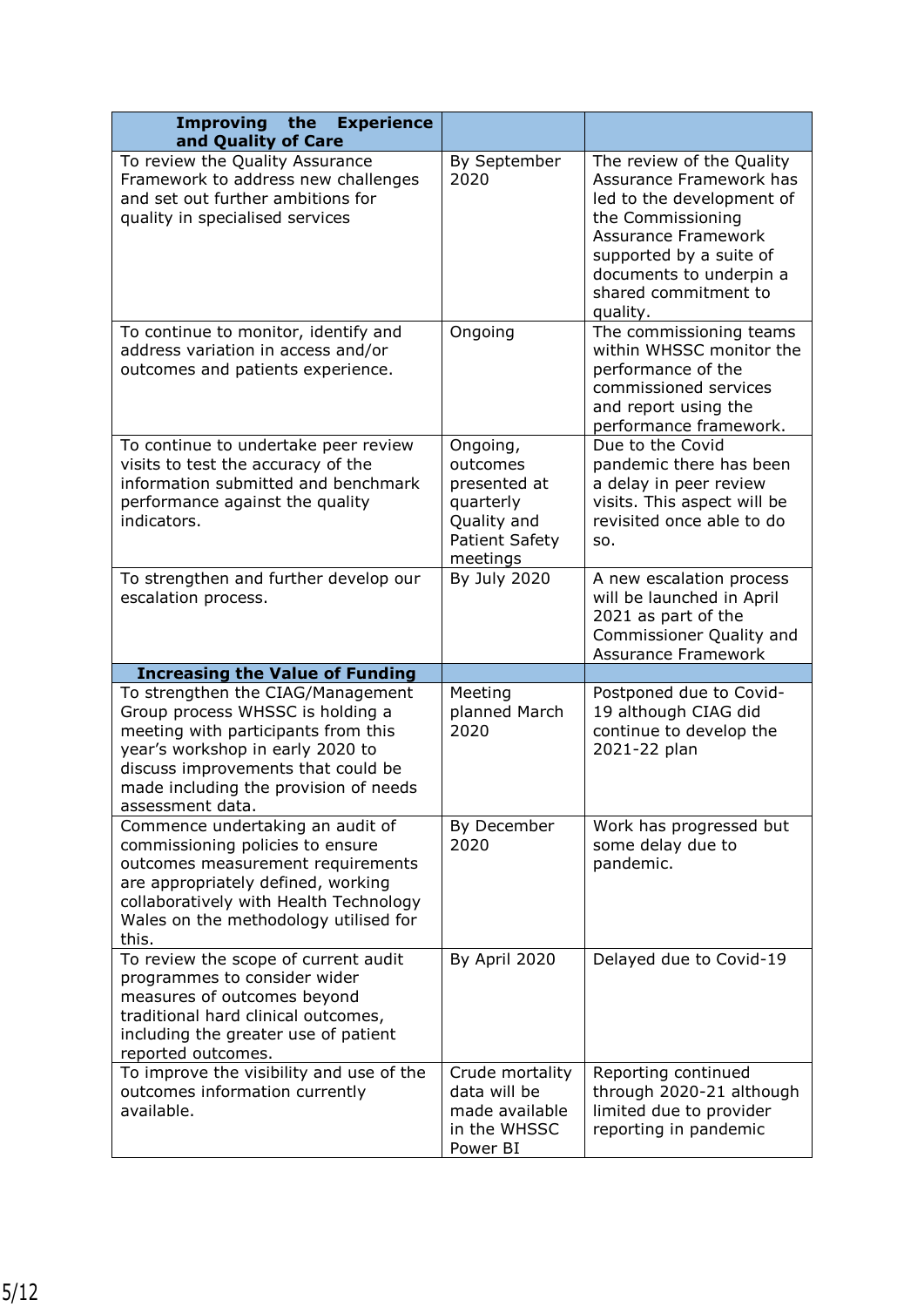|                                                                                                                                                                                                                                                                                                                           | reports by<br>March 2020.                                                                                                                                                                                                                                                |                                                                                                                                                                                                                                                                                                                                                                                                                                                                                                                                                                                                                                                                                                                                                                                                              |
|---------------------------------------------------------------------------------------------------------------------------------------------------------------------------------------------------------------------------------------------------------------------------------------------------------------------------|--------------------------------------------------------------------------------------------------------------------------------------------------------------------------------------------------------------------------------------------------------------------------|--------------------------------------------------------------------------------------------------------------------------------------------------------------------------------------------------------------------------------------------------------------------------------------------------------------------------------------------------------------------------------------------------------------------------------------------------------------------------------------------------------------------------------------------------------------------------------------------------------------------------------------------------------------------------------------------------------------------------------------------------------------------------------------------------------------|
| To review the use of current national<br>databases to ensure they are being<br>used to optimum effect.                                                                                                                                                                                                                    | By April 2020                                                                                                                                                                                                                                                            | Delayed due to lack of<br>provider reporting during<br>pandemic.                                                                                                                                                                                                                                                                                                                                                                                                                                                                                                                                                                                                                                                                                                                                             |
| To identify additional specialised<br>services to focus on developing and<br>using outcomes measurement, paying<br>particular attention to services where<br>WHSSC has identified concerns<br>regarding variation, growth and<br>variability of standards. Examples will<br>include immunology and intestinal<br>failure. | From April 2020                                                                                                                                                                                                                                                          | Work has progressed but<br>limited due to<br>implementation of block<br>contracts                                                                                                                                                                                                                                                                                                                                                                                                                                                                                                                                                                                                                                                                                                                            |
| To develop approaches to outcomes<br>measurement specific to the<br>introduction and growth of new<br>advanced therapeutic medical products<br>to incorporate into all new approvals.                                                                                                                                     | Outcome<br>measurements<br>data is<br>currently being<br>collected across<br>NHS England.<br>Awaiting<br><b>AWMSG</b><br>appointment of<br>Project<br>Manager in<br>early 2020 to<br>drive<br>implementation<br>of Blueteq<br>system which<br>will collect this<br>data. | Most ATMPs appraised by<br>NICE have been approved<br>subject to a Managed<br><b>Access Agreement</b><br>(MAA). Some of the<br>outcome data required by<br>the MAA will soon be<br>routinely available in<br>Wales via the Blueteg high<br>cost drugs system. A<br>Project Manager was<br>appointed in July 2020 to<br>lead the project to fully<br>implement Blueteg across<br>NHS Wales. The first<br>phase of the project<br>covers WHSSC<br>commissioned medicines<br>(including all ATMPs) and<br>is due to go live from 1st<br>April 2021.<br>A separate project to<br>prospectively collect<br>outcome data on CAR-T<br>therapies is now being<br>planned led by a<br>multidisciplinary research<br>team including<br>representatives from<br>WHSSC, Cardiff and Vale,<br><b>ATTC and Value Based</b> |
|                                                                                                                                                                                                                                                                                                                           |                                                                                                                                                                                                                                                                          | Healthcare. The study will<br>be looking to collect 'real<br>life' data including key<br>clinical outcomes, PROMS,<br>PREMS and treatment<br>costs.                                                                                                                                                                                                                                                                                                                                                                                                                                                                                                                                                                                                                                                          |
| The robust process for any additional<br>funding released by WHSSC already in<br>place with the WHSST and<br>Management Group scrutinising<br>business cases from providers in order                                                                                                                                      | From April 2020<br>for areas of<br>investment<br>highlighted as<br>required within                                                                                                                                                                                       | This continued during<br>2020-21 with all business<br>cases being scrutinised by<br>Management Group before                                                                                                                                                                                                                                                                                                                                                                                                                                                                                                                                                                                                                                                                                                  |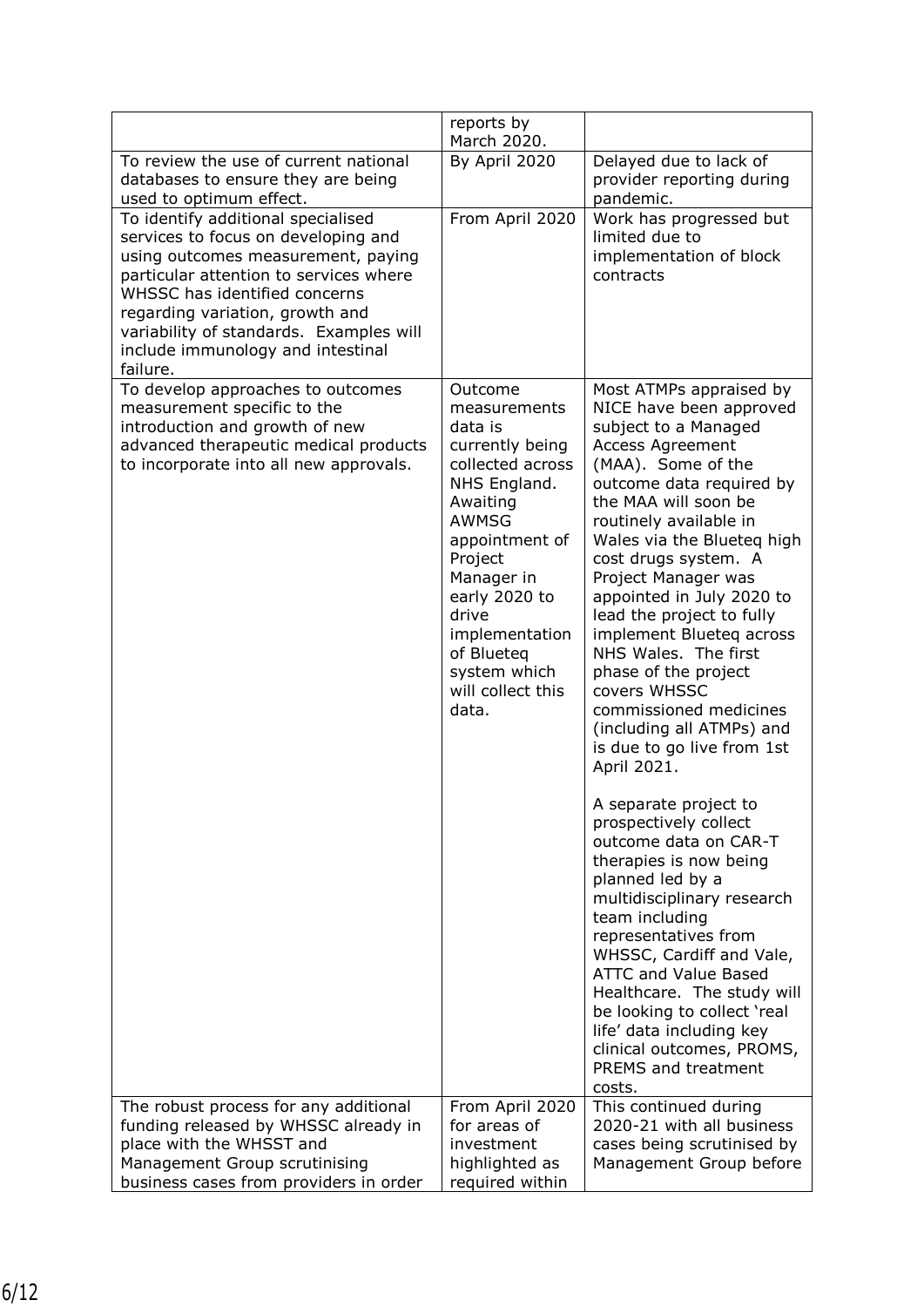| to gain assurance on appropriate<br>utilisation and monitoring of funding<br>provision will continue for any<br>investments in 2020-23. | the 2020-23<br>ICP. | funding releases were<br>agreed. |
|-----------------------------------------------------------------------------------------------------------------------------------------|---------------------|----------------------------------|
|-----------------------------------------------------------------------------------------------------------------------------------------|---------------------|----------------------------------|

# 3.1 CIAG Scheme Delivery 2020/21 - Overview of last year's

#### achievements

#### 3.1.1 Cardiac Commissioning Team

**Cystic Fibrosis -** In August 2020 Welsh Government agreed funding to enable Welsh patients to have access to Kaftrio, a Cystic Fibrosis Modulator therapy which will be life changing for many patients. Recurrent funding was also released for a home IV service and additional staffing to support Outreach clinics to enable patients to be treated closed to home.

**Paediatric Congenital Heart Disease -** Funding was agreed to increase the number of paediatric cardiology outreach clinics, to ensure sustainability of the service and enable the paediatric outreach clinics to be delivered in line with Congenital Heart Disease standards of care.

**Adult Congenital Heart Disease -** Funding was agreed to implement Phase 2 of the development of ACHD services.

#### 3.1.2 Women and Children's Commissioning Team

**Fetal Medicine (South Wales)** – additional resources provided has successfully enhanced the existing workforce across all levels to ensure a sustainable service and a key outcome is patients are now being seen in line with National Standards.

**Inherited Metabolic Diseases (North Wales)** – Additional funding provided leading to a strengthening the provision in North Wales to reduce the need for patients to access services across the border.

**Paediatric Gastroenterology** – In year investment was approved to support additional nursing and dietetic support to the services in light of fragilities exacerbated by COVID.

#### 3.1.3 Cancer & Blood Commissioning Team

**Positron Emission Tomography (PET) CT - new indications** – investment to further expand the range of commissioned indications, including new indications for cervical cancer, oropharyngeal cancer, parathyroid tumours and oesophagogastric carcinoma.

**Neuroendocrine Tumours (NET) specialist service** - phase 2 development (south west, mid and south east Wales) – investment to provide additional staff to ensure the sustainability of the NET service and to provide an increase in capacity to meet patient need.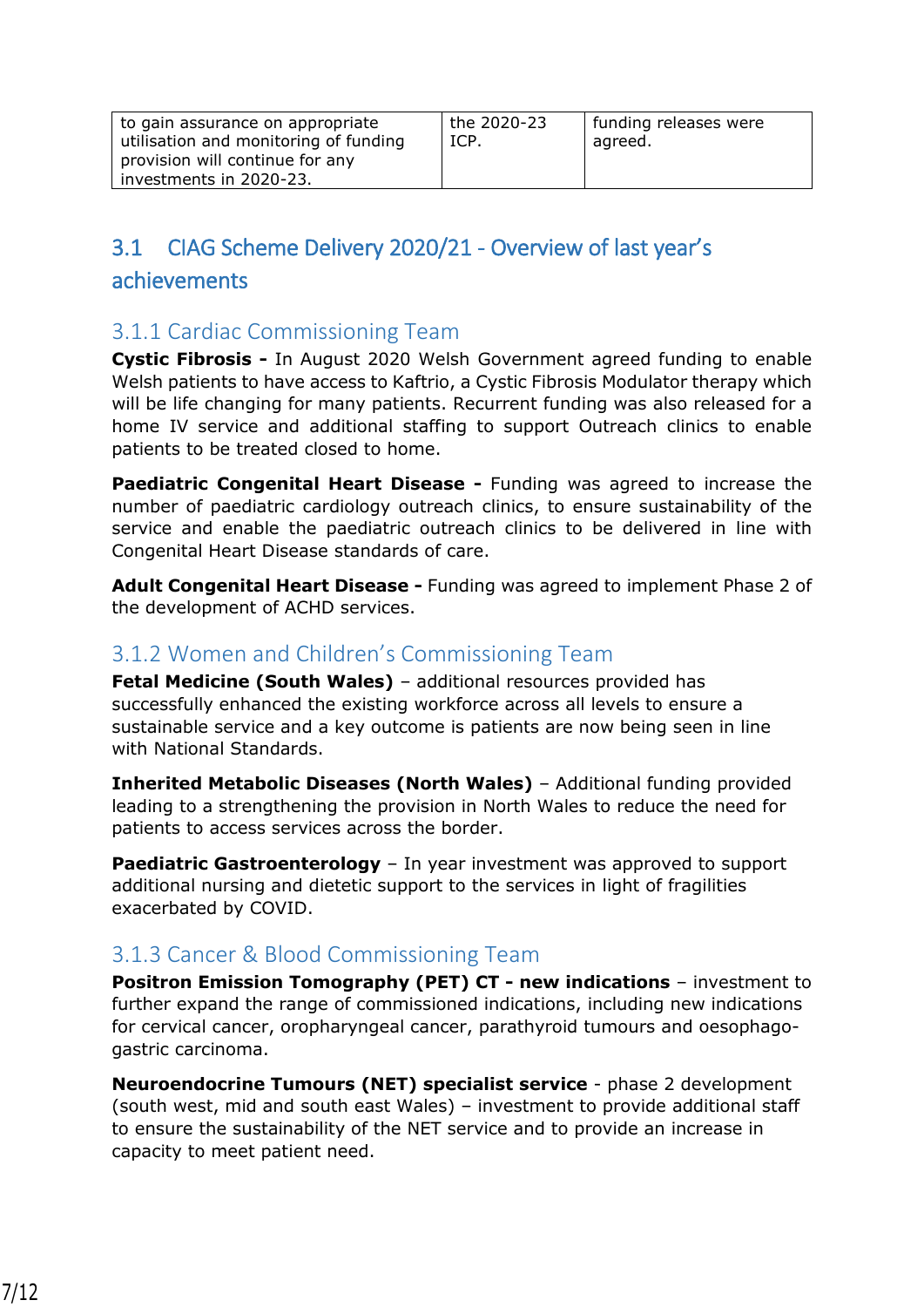**Hereditary Anaemias** specialist service in south west, mid and south east Wales – investment in establishing a fully commissioned service for people with hereditary anaemias, including sickle cell disease, thalassaemia and other rare anaemias, in south and mid Wales.

#### 3.1.4 Neurosciences and Long Term Conditions Commissioning Team

**Thrombectomy services** – this was formally commissioned in 2019-20 however, as this was an essential service provision during the pandemic, further progress was made to resolve some of the operational difficulties. This work has involved strengthening the service across south and north Wales, particularly around the transport and repatriation of patients, image transfers across the north and south Wales region and the initial development of a Mechanical Tertiary Thrombectomy service in south Wales.

**Implementing the NICE recommended treatment Nusinersen** - investment was to address the immediate staffing requirements of implementing the NICE approved treatment, Nusinersen (SPINRAZA) for patients with Spinal Muscular Atrophy under the care of the Children's Hospital for Wales, CVUHB

**Ketogenic Diet service** – investment made to secure the Paediatric Ketogenic Diet service at CVUHB, as a result of a funding shortfall on one of the key posts for the service.

**Prosthetic Service at Swansea Bay UHB** – this was identified as an in year service risk. An investment was provided, in order to mitigate the immediate risks in the service.

**Clinical Immunology –** funding was secured to enable the service to achieve the three key actions required for QPIDs accreditation.

**Intestinal Failure** –this was identified as in year service risk and funding was secured to provide 7 additional consultant sessions to the Intestinal Failure service for south and mid Wales in order to mitigate the immediate risks in the service.

**AAC Review –** phase 1 of the second service review for the AAC service has been completed.

#### 3.2 Welsh Renal Clinical Network Key Achievements

- Significant refurbishment and expansion of unit dialysis estate to ensure patient access to highest quality services closer to home. Notably in North Wales in which a new dialysis unit was opened in Mold ahead of schedule to help ease pressures caused by the pandemic.
- All dialysis services across Wales remained opened ensuring uninterrupted to dialysis through the pandemic. This was supported by with clear collaboration between the WRCN, Health Boards and other stakeholders with focussed and proactive attention to risk management for patients and staff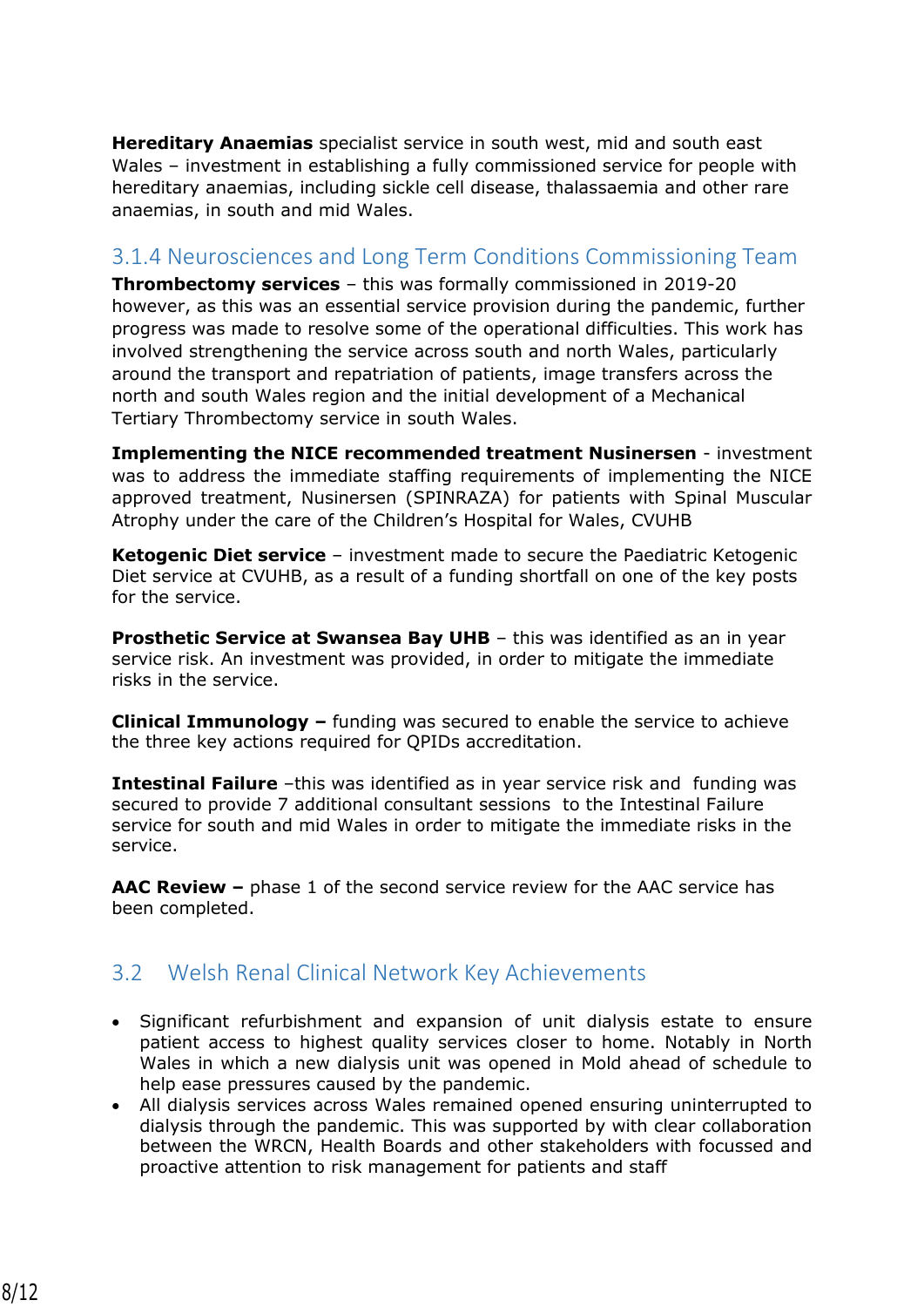- Sustained focus on increasing access and maintenance of home therapy service across Wales. This has been further augmented by the agreement to recruit an all Wales Home Therapies Clinical Lead to drive forward innovation and delivery
- Proactive management of transplant programme including re-commencement of service following the UK wide pause of transplants during the first wave of the pandemic.
- Acting as Sponsor Organisation overseeing the approval of the only all Wales Welsh Government Transformation Fund programme to digitise kidney care in Wales. Progress on delivering a single instance of VitalData (the Welsh renal care data repository) roll-out of EPMA (Electronic Prescribing and Medicines Management) achieved in North Wales despite the challenges created by the pandemic.
- Patient reported PREMS rolled out digitally across Wales with Wales achieving the highest return rate of all four nations.
- Completion of comprehensive costing work as an integral element of a research project led by WRCN Clinical Lead. This will enable a clear reflection of the relative costs of different modalities of dialysis and support plan to link with PROMS to evaluate patient outcomes using value based healthcare methodology

## 3.3 Positioning specialised services for recovery

Agreement was obtained from JC in Dec 2020 to use underspend for short term initiatives which would aid recovery of services from the impact of the pandemic.

#### 4. Independent Hospital Contracts

WHSSC has directly supported Health Boards in the delivery of the COVID response by commissioning independent hospital capacity throughout 2020/21.

Following a request from Welsh Government at the end of March 2020 WHSSC worked at pace to put in place commissioning arrangements for the Welsh independent hospitals sector. Within two weeks WHSSC, supported by Welsh Health Shared Services Partnership, signed formal heads of agreement to secure the full operating capacity of the 6 independent hospitals in Wales. The contracts commenced on 6<sup>th</sup> April 2020 and initially ran for a three month period to 5th July 2020.

WHSSC put in place robust contracting arrangements from the start of the process including formal legal heads of agreement, legally binding contracts followed by formal contract variations as required to adapt to conditions. The contracting arrangements were underpinned by a formal contract with KPMG to provide accounting and audit services to monitor and implement the contract to ensure that only qualifying costs were charged. Value for money for the arrangements was optimised by the contract mechanism which only paid for a range of approved qualifying costs which excluded profit margins and a range of non-qualifying corporate HQ costs. Throughout the contract WHSSC had in place robust monitoring arrangements via detailed weekly reporting underpinned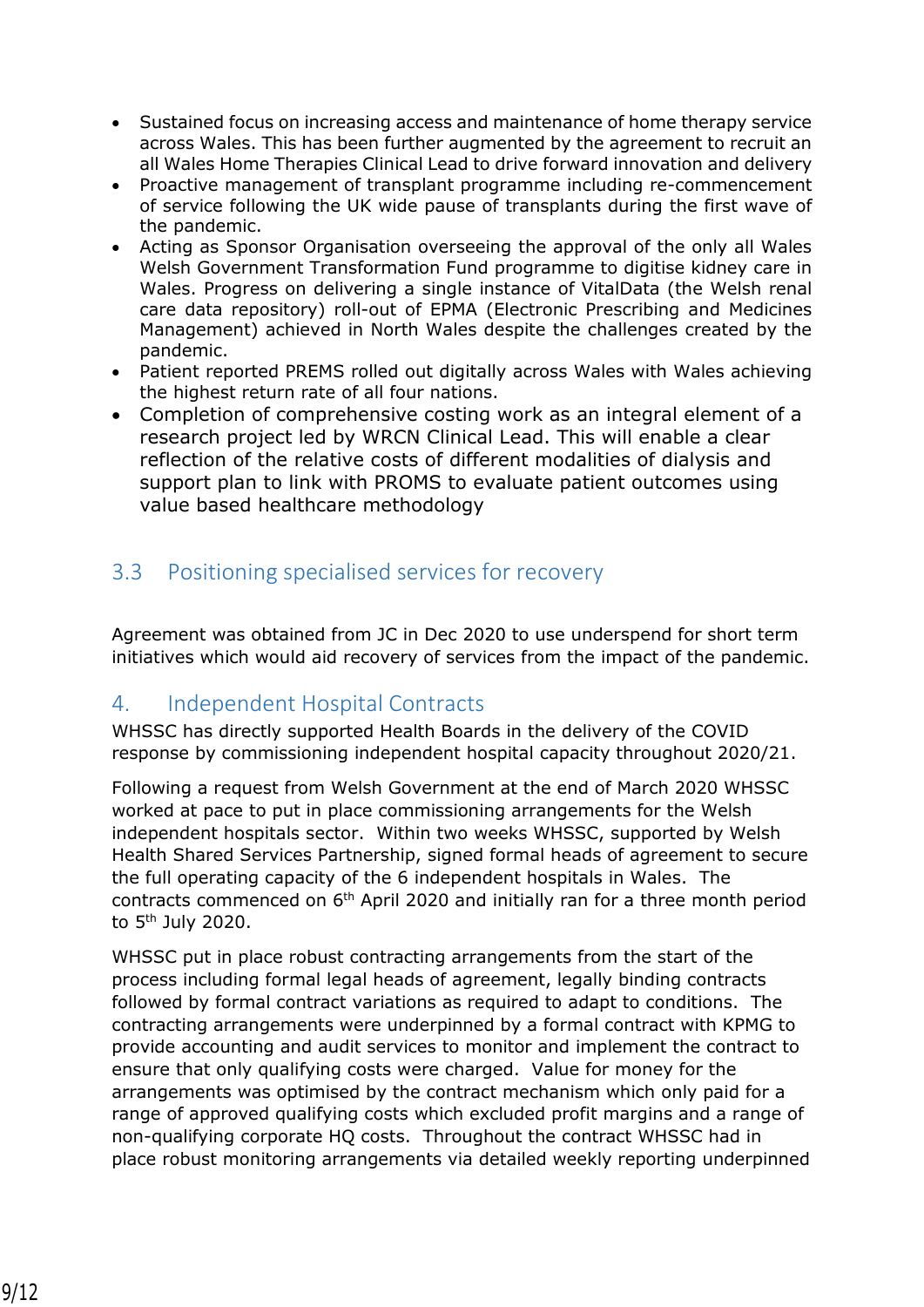by weekly performance meetings with health board leads. This process enabled health boards to learn from one another and improve utilisation.

The initiative delivered significant patient value to health boards in providing covid safer environments to provide urgent surgery and essential surgery and diagnostic services which would otherwise not have been delivered. A summary of the delivery from April to the end of December is included in the tables below detailing the activity levels together with the casemix of the activity. Highlights include:

- A total of 2,610 in patients were treated
- A further 1,605 day cases were treated
- 857 endoscopies were performed
- A total of 11,639 out-patient attendances were delivered
- A total of 4,161 diagnostics were performed including MRI, CT, Ultrasound and mammography
- The casemix was heavily weighted to more urgent cancer surgery and ophthalmology for most of the period with an increase in urgent electives developing before the second wave started impacting

|                             | <b>ABUHB</b> |              |               |              |                | <b>SBUHB</b> |        |
|-----------------------------|--------------|--------------|---------------|--------------|----------------|--------------|--------|
|                             | (to end      |              |               |              |                | (to end      |        |
|                             | June '20)    | <b>BCUHB</b> | <b>CTMUHB</b> | <b>CVUHB</b> | <b>HDHB</b>    | June '20)    | Total  |
| <b>ACTIVITY</b>             |              |              |               |              |                |              |        |
| <b>Treatments- numbers</b>  |              |              |               |              |                |              |        |
| <b>Inpatients</b>           | 77           | 48           | 312           | 1,299        | 842            | 32           | 2,610  |
| Daycase                     | 78           | 593          | 723           | 160          |                | 51           | 1,605  |
| Endoscopy                   |              |              |               | 857          |                |              | 857    |
| <b>Outpatients</b>          | 378          |              | 100           | 6,832        | 4,244          | 85           | 11,639 |
|                             |              |              |               |              |                |              |        |
| <b>Diagnostics- numbers</b> |              |              |               |              |                |              |        |
| MRI (body parts)            | 572          | 111          | 593           | 342          | 4              |              | 1,622  |
| CT                          | 1,235        | 154          |               | 174          | $\overline{2}$ |              | 1,565  |
| <b>Ultrasound</b>           |              | 462          | 78            | 410          | $\mathbf{1}$   |              | 951    |
| Digital X-ray               |              |              |               |              | 5              |              | 5      |
| Mammograms                  |              |              | 18            |              |                |              | 18     |

| Table Activity and Utilisation Summary by Health Board - 39 Weeks Commencing 06/04/20 - |
|-----------------------------------------------------------------------------------------|
| week commencing 28/12/20                                                                |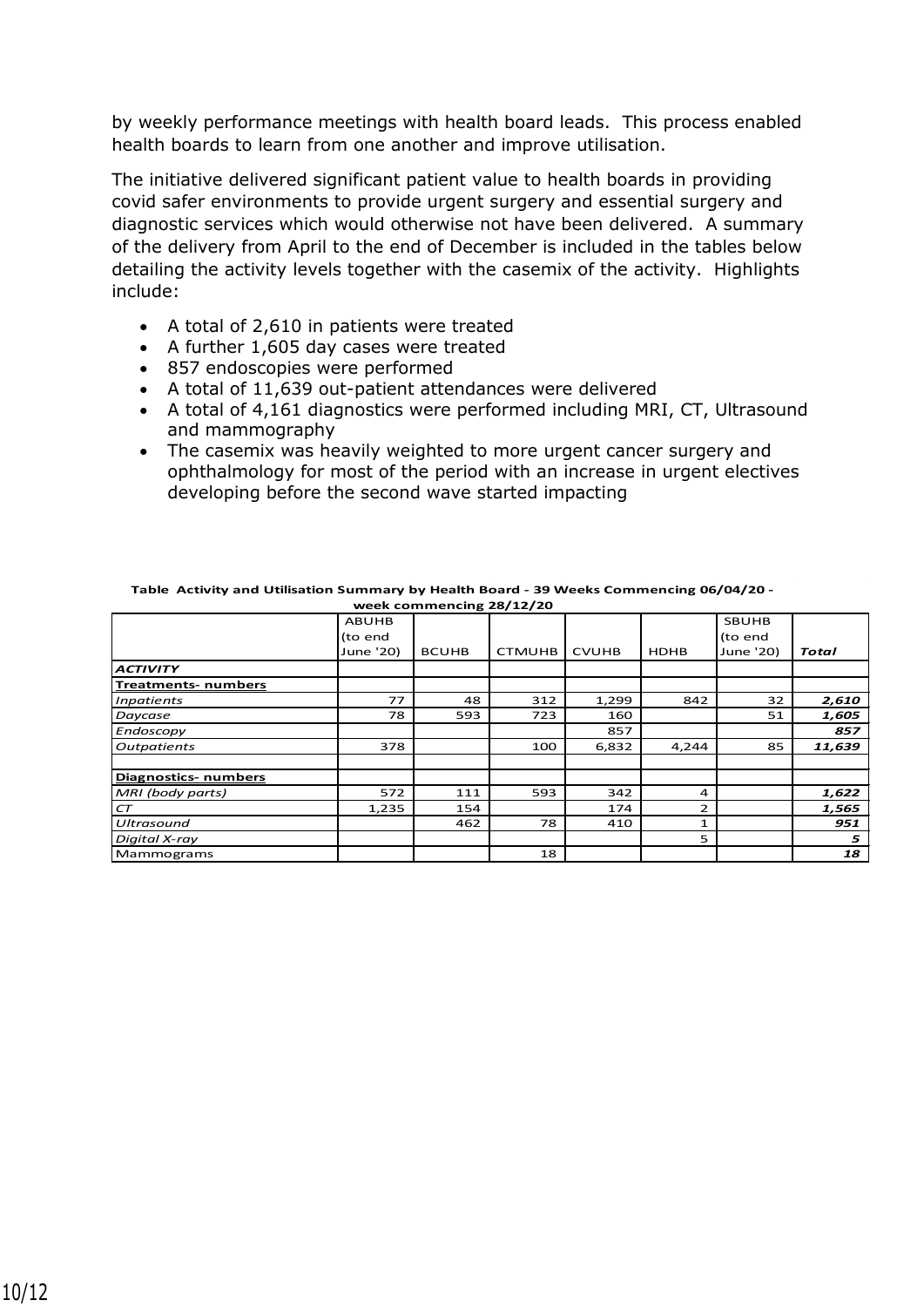| Table 2 - Health Board Patient Activity by Specialty |                |                          |               |              |             |                |                |
|------------------------------------------------------|----------------|--------------------------|---------------|--------------|-------------|----------------|----------------|
|                                                      |                |                          |               |              |             |                |                |
|                                                      | <b>ABUHB</b>   | <b>BCUHB</b>             | <b>CTMUHB</b> | <b>CVUHB</b> | <b>HDHB</b> | <b>SBUHB</b>   | <b>Total</b>   |
| <b>Inpatients &amp; Day case Activity</b>            |                |                          |               |              |             |                |                |
| Cancer/suspected cancer                              |                |                          |               |              |             |                |                |
| Gynaecology                                          | 79             | 84                       | 332           | 163          | 106         |                | 764            |
| Urology                                              | 58             | 144                      | 262           | 18           | 180         | 17             | 679            |
| <b>ENT</b>                                           | 1              | 43                       | 12            | 46           | 69          |                | 171            |
| Colorectal cancer                                    |                |                          |               | 251          |             | 8              | 259            |
| General surgery - vascular                           |                | 25                       |               |              |             |                | 25             |
| General surgery - breast                             | 6              | 28                       | 251           | 144          | 115         | $\overline{2}$ | 546            |
| <b>Non-Cancer</b>                                    |                |                          |               |              |             |                |                |
| General                                              | 11             | 21                       | 28            | 192          | 2           |                | 254            |
| Pain management                                      |                | 77                       | 8             |              |             |                | 85             |
| Dermatology                                          |                |                          | 4             |              |             |                | 4              |
| <b>AV Fistula</b>                                    |                |                          |               | 38           |             |                | 38             |
| Ophthalmology (cataract/oculoplastics)               |                |                          |               | 120          |             |                | 120            |
| Orthopaedics inc Spines                              |                | 219                      | 125           | 302          | 91          |                | 737            |
| Cardiac                                              |                |                          |               | 141          |             |                | 141            |
| Plastic surgery                                      |                |                          |               |              |             | 56             | 56             |
| Oral Maxillofacial surgery (OMFS)                    |                |                          | $\mathbf{1}$  | 25           |             |                | 26             |
| Opthalmology                                         |                |                          | 12            |              | 279         |                | 291            |
| Inpatients/Day case total                            | 155            | 641                      | 1,035         | 1,440        | 842         | 83             | 4,196          |
|                                                      |                |                          |               |              |             |                |                |
| <b>Endoscopy</b>                                     |                |                          |               | 876          |             |                | 876            |
|                                                      |                |                          |               |              |             |                |                |
| <b>Outpatients:</b>                                  |                |                          |               |              |             |                |                |
| Neurology                                            | 37             |                          |               |              |             |                | 37             |
| Gynaecology                                          | 275            |                          |               |              | 174         |                | 449            |
| <b>Breast cancer</b>                                 |                |                          |               | 1,003        |             |                | 1,003          |
| Urology                                              |                |                          |               |              | 579         |                | 579            |
| Colorectal                                           |                |                          |               |              | 417         |                | 417            |
| Ophthalmology                                        |                |                          |               | 3,786        | 2,158       |                | 5,944          |
| Dermatology                                          | 64             |                          |               |              |             |                | 64             |
| Haematology                                          |                |                          |               |              |             | 85             | 85             |
| Care of the Elderley                                 | $\overline{2}$ |                          |               |              |             |                | $\overline{z}$ |
| Pain Clinic                                          |                |                          |               |              | 94          |                | 94             |
| Orthopaedic Clinic                                   |                |                          |               |              | 469         |                | 469            |
| Other                                                |                |                          | 100           | 2,043        |             |                | 2,143          |
| <b>Out-patient total</b>                             | 378            | $\overline{\phantom{a}}$ | 100           | 6,832        | 3,891       | 85             | 11,286         |
| <b>Urology CNS Clinic</b>                            |                |                          |               |              | 353         |                | 353            |
| <b>Out-patient CNS total</b>                         |                |                          |               |              | 353         |                | 353            |

Informed by the monitoring process it was agreed to terminate 2 of the contracts (Sancta Maria, Swansea and St.Joseph's, Newport) at the beginning of July owing to low utilisation levels and value for money concerns. St.Joseph's capacity was later re-contracted by the responsible health board.

To improve value and adapt to the commercial and COVID environments a contract variation was implemented with effect from 1st September 2020 to enable private patient activity to be undertaken in a phased way. The agreement was that in South Wales maximum NHS capacity would decrease to 75% for September and October and then step down to 50% in November and December. This period saw the net cost of NHS capacity decrease materially as the contracting framework allowed for operating costs to be offset by 70% of total private patient, which grew materially. NHS capacity in North Wales was reduced to 50% for September and October and then 25% in December as there was less of history in the use of the independent sector in that area and the offer from the sector consequently lower.